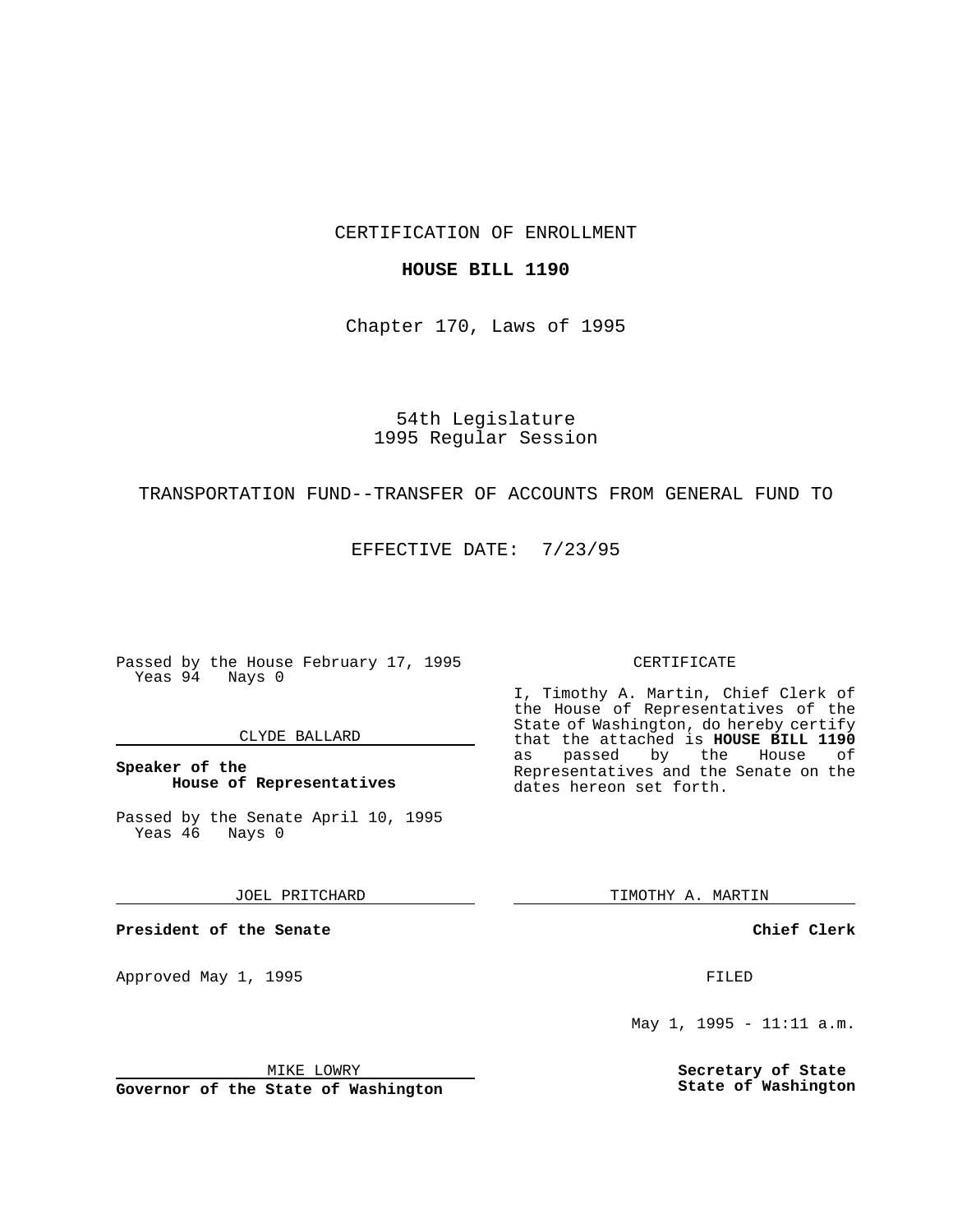# **HOUSE BILL 1190** \_\_\_\_\_\_\_\_\_\_\_\_\_\_\_\_\_\_\_\_\_\_\_\_\_\_\_\_\_\_\_\_\_\_\_\_\_\_\_\_\_\_\_\_\_\_\_

\_\_\_\_\_\_\_\_\_\_\_\_\_\_\_\_\_\_\_\_\_\_\_\_\_\_\_\_\_\_\_\_\_\_\_\_\_\_\_\_\_\_\_\_\_\_\_

Passed Legislature - 1995 Regular Session

#### **State of Washington 54th Legislature 1995 Regular Session**

**By** Representatives K. Schmidt, R. Fisher, Mitchell and Koster; by request of Department of Transportation

Read first time 01/17/95. Referred to Committee on Transportation.

 AN ACT Relating to transferring the aeronautics account and the aircraft search and rescue, safety, and education account from the general fund to the transportation fund; and amending RCW 82.42.090, 82.48.080, 47.68.250, and 47.68.236.

BE IT ENACTED BY THE LEGISLATURE OF THE STATE OF WASHINGTON:

 **Sec. 1.** RCW 82.42.090 and 1991 sp.s. c 13 s 37 are each amended to read as follows:

 All moneys collected by the director from the aircraft fuel excise tax as provided in RCW 82.42.020 shall be transmitted to the state treasurer and shall be credited to the aeronautics account hereby created in the transportation fund of the state treasury. Moneys collected from the consumer or user of aircraft fuel from either the use tax imposed by RCW 82.12.020 or the retail sales tax imposed by RCW 82.08.020 shall be transmitted to the state treasurer and credited to the state general fund.

 **Sec. 2.** RCW 82.48.080 and 1987 c 220 s 8 are each amended to read as follows: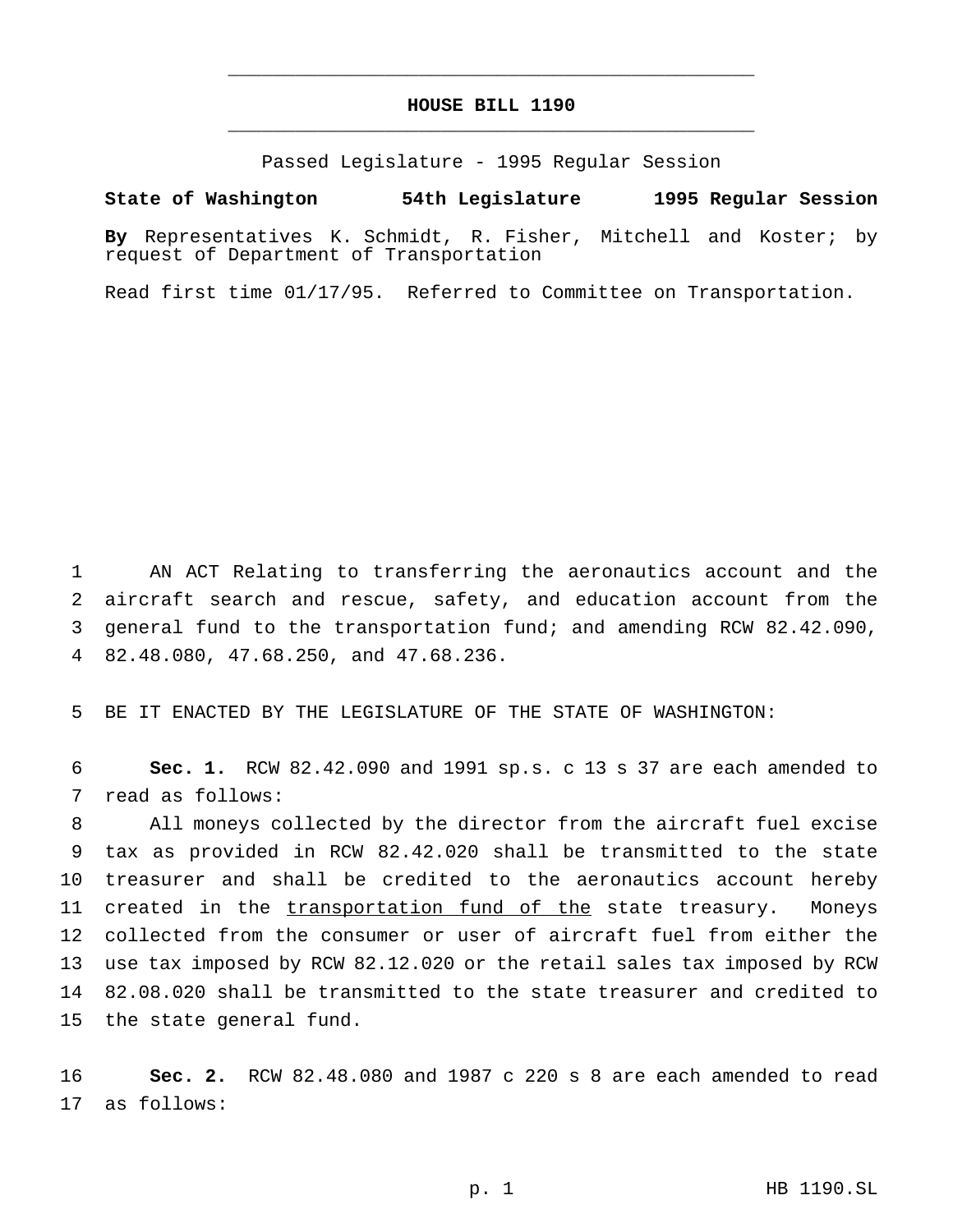The secretary shall regularly pay to the state treasurer the excise taxes collected under this chapter, which shall be credited by the state treasurer as follows: Ninety percent to the general fund and ten 4 percent to the aeronautics account in the ((general)) transportation fund for administrative expenses.

 **Sec. 3.** RCW 47.68.250 and 1993 c 208 s 7 are each amended to read as follows:

 Every aircraft shall be registered with the department for each calendar year in which the aircraft is operated or is based within this state. A fee of four dollars shall be charged for each such registration and each annual renewal thereof.

 Possession of the appropriate effective federal certificate, permit, rating, or license relating to ownership and airworthiness of the aircraft, and payment of the excise tax imposed by Title 82 RCW for the privilege of using the aircraft within this state during the year for which the registration is sought, and payment of the registration fee required by this section shall be the only requisites for registration of an aircraft under this section.

 The registration fee imposed by this section shall be payable to and collected by the secretary. The fee for any calendar year must be paid during the month of January, and shall be collected by the secretary at the time of the collection by him or her of the said excise tax. If the secretary is satisfied that the requirements for registration of the aircraft have been met, he or she shall thereupon issue to the owner of the aircraft a certificate of registration therefor. The secretary shall pay to the state treasurer the registration fees collected under this section, which registration fees 28 shall be credited to the aeronautics account in the ((general)) 29 transportation fund.

 It shall not be necessary for the registrant to provide the secretary with originals or copies of federal certificates, permits, ratings, or licenses. The secretary shall issue certificates of registration, or such other evidences of registration or payment of 34 fees as he or she may deem proper; and in connection therewith may prescribe requirements for the possession and exhibition of such certificates or other evidences.

The provisions of this section shall not apply to: